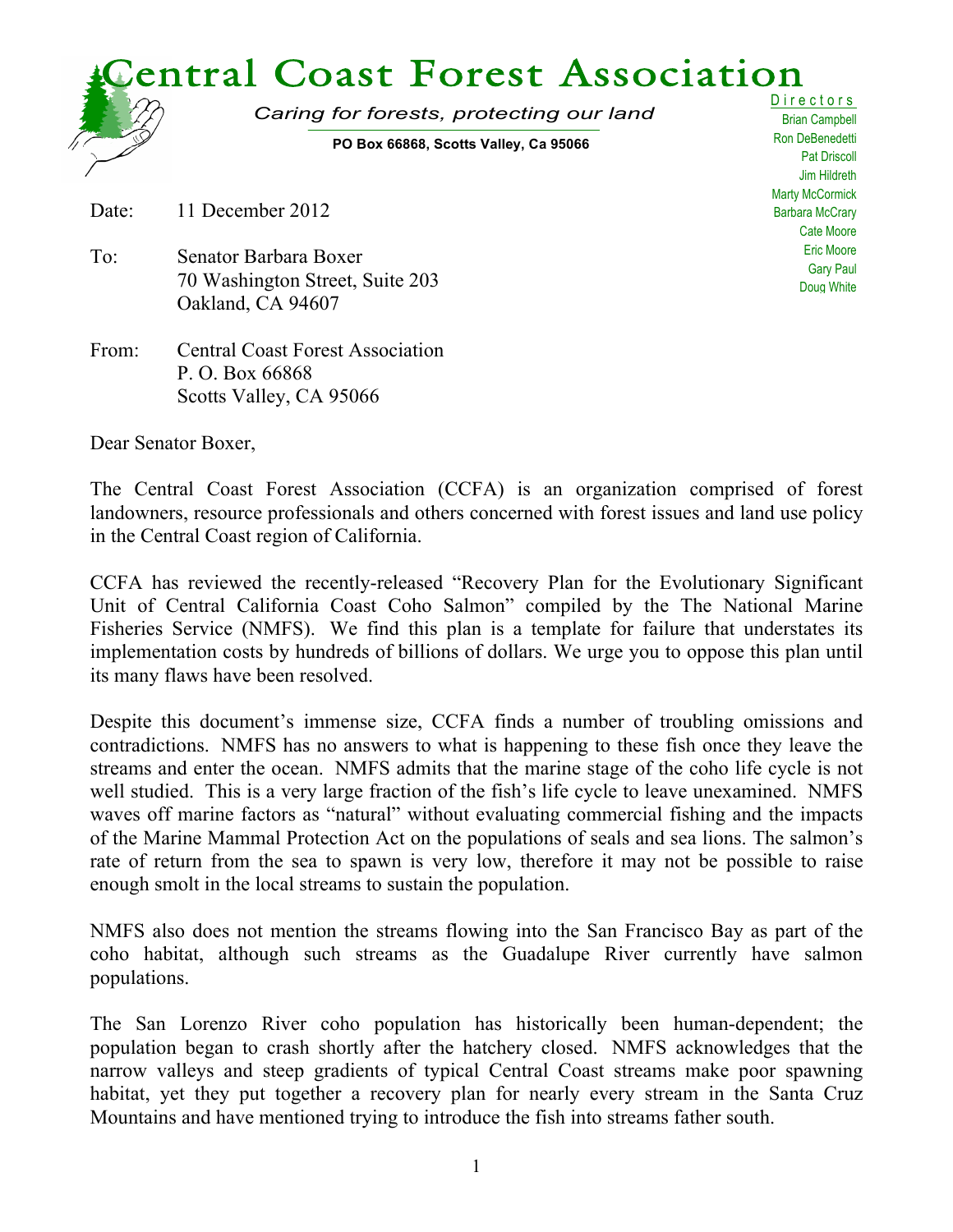Quoting from the NMFS report, "California's redwood forests are now some of the last areas where coho salmon persist. Unlike other land uses such as agriculture or urbanization, timberland management in California is regulated according to Forest Practice Rules. These Rules have standards for road construction and maintenance to reduce sediment to streams, riparian canopy retention along fish-bearing and non-fishbearing watercourses and mechanisms for forest growth and regeneration. Watershed processes that provide for salmon spawning, rearing and sheltering are relatively intact on many forestlands. The future and fate of salmon is inextricable to the future and fate of California's redwood forests. "

"One researcher believes that the sustainable forestry now being practiced there, "might be the best way left to preserve woodland ecosystems, watersheds and fish" ."

Within this plan, NMFS notes that: "Over 85% of the CCC coho salmon range is privately owned and without public/private partnerships recovery will not be possible. "

"Developing and nurturing partnerships with private landowners… will be essential. Furthermore, creating incentives and expanding public/private partnerships for restoration and improving land and water use practices are critical if CCC coho salmon are to be saved."

Despite NMFS's hope that they will find willing partners in private landowners, they did not to our knowledge make any effort to approach forest landowner groups to find out their needs and concerns. People who manage forest land serve many masters and provide for many needs. They are beholden to Cal Fire, CDF&W, the Air Board, and the Water Quality Control Board, just to name some of the agencies. They are responsible for the health and welfare of more species than just coho salmon. They are liable for damages caused by actions taken within those lands. NMFS would like private landowners to take on coho restoration projects voluntarily, yet the plan fails to address their concerns in the following particulars:

There is no incentive for a landowner to voluntarily restore habitat for threatened, endangered or sensitive species. Each time a landowner improves his land to the extent that an endangered species becomes viable, he is at risk of losing the use of his land due to the regulations that protect the species.

This may be mitigated by the concept of Safe Harbor which allows the landowner to continue his normal operations in recognition that forest management is beneficial. The recovery plan only gives lip service to Safe Harbor; it never discusses the implementation specifics NMFS would use to enact the concept and how they would protect the landowners from losses due to the existing California regulations once the salmon become established. Instead, the plan promotes a raft of new restrictions to layer onto the existing ones.

The NMFS recovery plan features an aggressive woody debris placement program in the streams to improve habitat, but implementation details are not adequately fleshed out. First, no one can get permits due to a lack of cooperation between the regulating agencies. NMFS then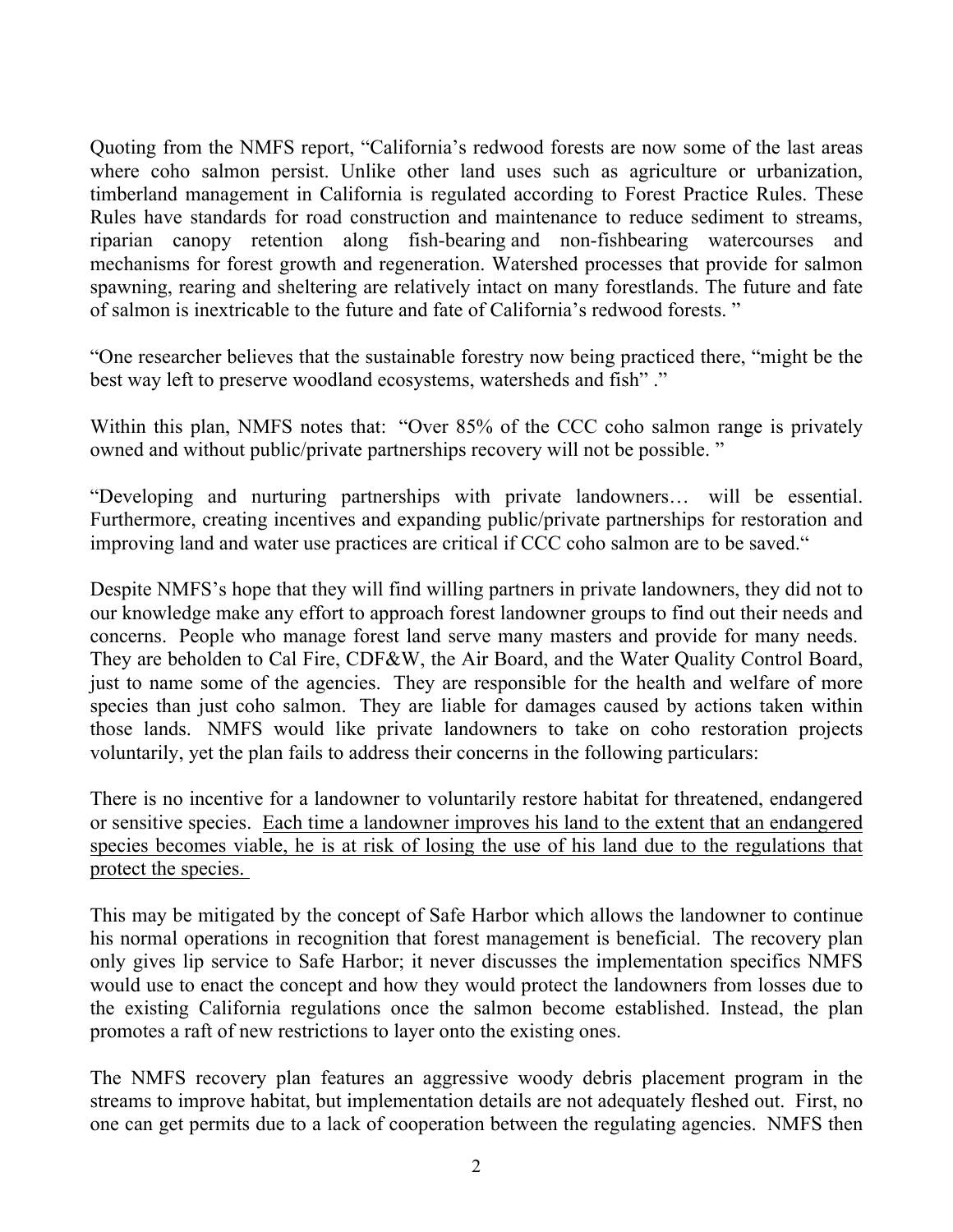fails to address how those landowners who do add woody debris to their streams are going to be protected from liability for any flooding or downstream damage caused by this debris if it happens to break free in a storm event. Landowners are expected to set aside large stream-side trees for recruitment into the stream to build habitat, yet there is no discussion of what sort of trees serve this need, outside a comment that large diameter trees are preferable to a closed canopy. Current California regulation required closed canopy, which creates an interagency regulatory conflict. Landowners wonder if riparian trees with a high instream food value like big leaf maple or alder would serve this purpose as well as redwood, or perhaps even better.

NMFS has no concept of the impact of vegetation on the water supply. They noted that in San Gregorio Creek there are flow fluctuations of several hour durations during low flow periods. What they have not realized is that this is indicative of the water draw of the vegetation during daylight hours when transpiration is active, followed by the return of the water when the vegetation is at rest. Since water supply for the streams is a known problem and since NMFS is not addressing the effects of overstocked vegetation on the water supply, they are focusing their efforts to restore water to the streams on changing the local water rights system, an act that is sure to land them in court with farmers and municipal water districts. They are also advocating the removal of dams which will adversely affect the domestic water supply to hundreds of thousands of people. The expense of developing other water supplies for the local population is not included in NMFS accounting.

Another major feature of the plan is greatly expanded setbacks for human activity near streams which amounts to a case of takings on a watershed scale. Their proposed regulations start with "headwall swale" which appears to mean anything draining into the headwater stream, where they want a licensed engineering geologist to approve the removal of each tree. Since there are very few locations in the Santa Cruz Mountains that do not immediately drain into a stream, people will need a geologist's permission to remove any tree in the mountains, and there are not enough licensed engineering geologists in the area to begin to keep up with that requirement. NMFS is proposing an ever-widening system of unusable stream-side zones with ever tighter activity restrictions around them. By the time these setbacks and regulations have been mapped into all the streams in the Santa Cruz Mountains, a large percentage of the land will have been rendered untouchable and it will deteriorate.

NMFS also wants to encourage the development of meanders in these streams, which will serve to make these setbacks even wider. Finally, they are proposing a process of retreat of all development from streambank areas. It should be noted that this is where most of the local cities reside, as well as the best farmland, which will result in takings of hundreds of billions of dollars and a raft of lawsuits from the uprooted businesses. This is not in the NMFS accounting.

Finally, and perhaps most egregiously, NMFS fails to address the impact of their coho recovery plan on the welfare of other species in the Santa Cruz Mountains. Just how compatible are coho salmon and steelhead trout? Does NMFS intend to shoot kingfishers, great blue herons and raccoons when they start feeding on the fish? What effect does coho